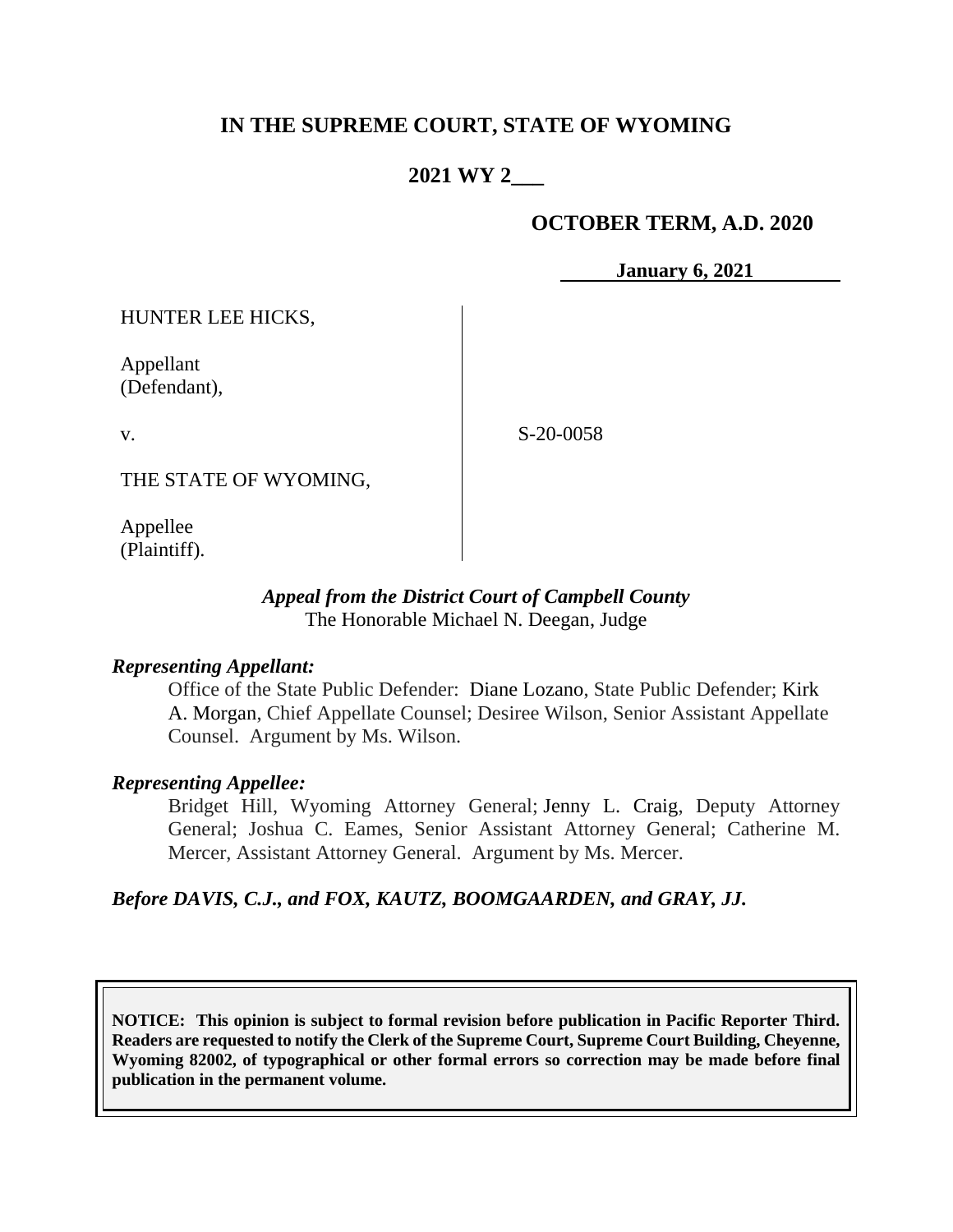## **KAUTZ, Justice.**

[¶1] A jury found Hunter Lee Hicks guilty of third-degree sexual abuse of a minor, TM. He claims the district court erred by admitting into evidence TM's prior consistent statements and allowing the jury to view, during deliberations, a muted clip of a video of him and a police officer walking through the bedroom where the abuse occurred. We affirm.

#### **ISSUES**

- [¶2] We restate Mr. Hicks' issues on appeal as:
	- I. Did the district court plainly err when it admitted into evidence TM's out-of-court statements?
	- II. Did the district court abuse its discretion when it allowed the jury to review a clip of a muted video during deliberations?
	- III. Was Mr. Hicks denied a fair trial due to cumulative error?

## **FACTS**

[¶3] On May 12, 2018, fourteen-year-old TM spent the night with her friend, WG. WG lived with her mother, Stephanie Hicks, and her thirty-three-year-old stepfather, Mr. Hicks, in Gillette, Wyoming. The girls slept in the same bed in WG's downstairs bedroom; a light was on in an adjacent bathroom. At approximately 4:00 or 5:00 a.m. on May 13, 2018, TM woke from a nightmare and saw a figure reflected in the television. At first, she thought it was WG. She realized it was Mr. Hicks when he began rubbing her feet. As TM pretended to sleep, Mr. Hicks moved his hands slowly up her leg until he squeezed her bare buttocks underneath her shorts and underwear. Mr. Hicks stopped touching TM's buttocks when WG stirred. He then moved to TM's head and began rubbing her temples. She pretended to wake up and told him to stop. He asked her what she wanted for breakfast, and she responded, "nothing, because [she] wasn't hungry." Mr. Hicks started tickling TM's feet and asked if she liked it. She said, "No."

[¶4] WG woke up and saw Mr. Hicks leaving the room. She got out of bed to turn the bathroom light off. TM started crying and told WG to leave the light on because Mr. Hicks had just touched her and she was scared. TM contacted her mother, Lori Mallak, to tell her what had happened. Ms. Mallak called TM's father, Troy Mallak, and relayed what TM had told her; she then drove to the Hicks' house. Mr. Mallak left work and arrived at the Hicks' house a short time later. While en route, he called 911 to report TM had been molested.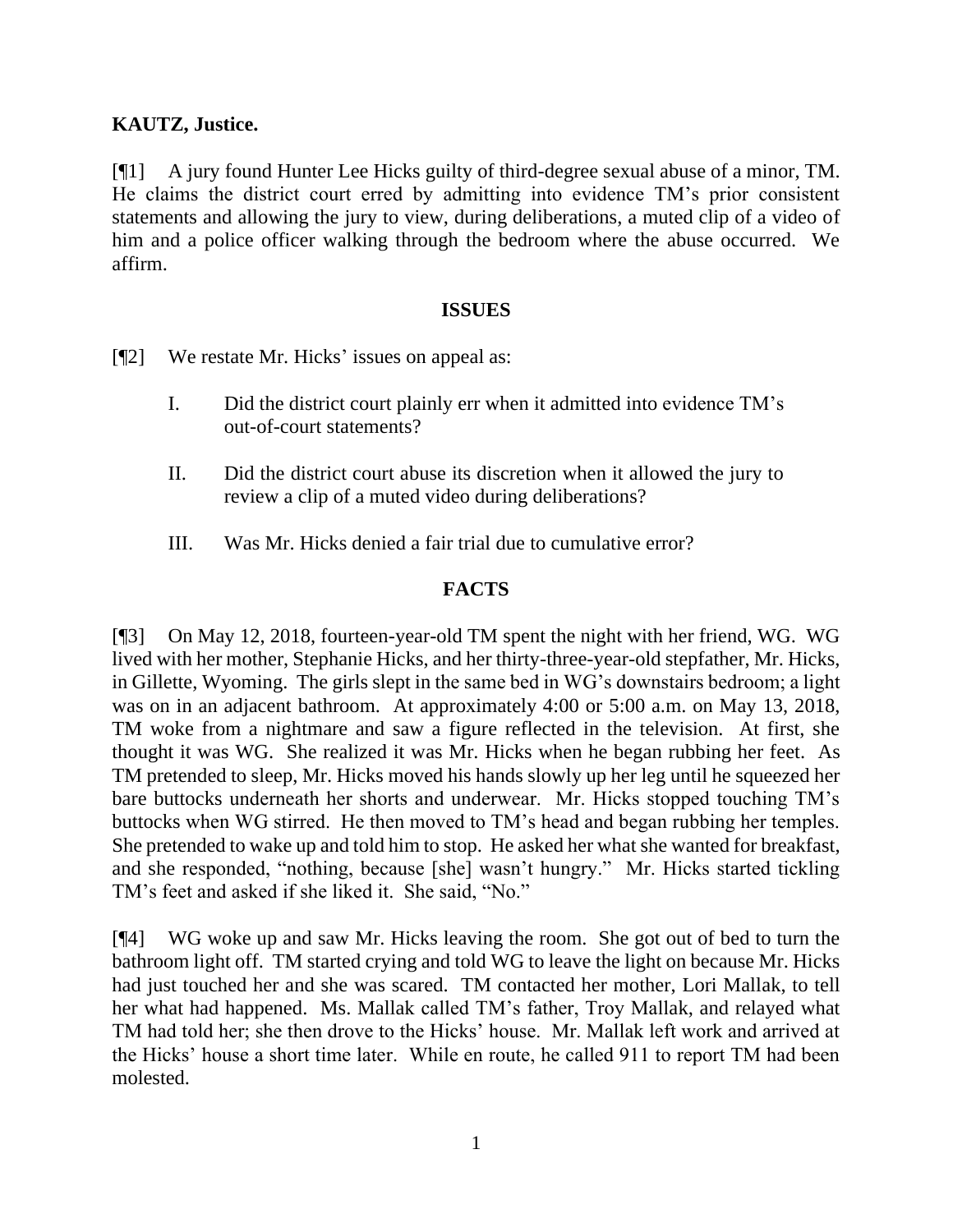[¶5] Gillette Police Department Officers Troy Cyr and Alan Stuber responded to the call and spoke with the people gathered at the Hicks' house. The interviews were recorded by the officers' body cameras. Mr. Hicks denied touching TM inappropriately. He told Officer Stuber he had gone to WG's room to ask the girls what they wanted for breakfast and noticed TM was about to fall off the bed, so he pushed her back on. Officer Stuber and Mr. Hicks went downstairs to WG's room, and Mr. Hicks showed him around while explaining what had happened earlier that morning.

[¶6] Ms. Mallak and WG told the police what TM said about the abuse. The Mallaks transported TM to the police department, where she was interviewed by Sergeant Eric Dearcorn. That interview was also recorded.

[¶7] The State charged Mr. Hicks with third-degree sexual abuse of a minor under Wyo. Stat. Ann. § 6-2-316(a)(iv) (LexisNexis 2019) for taking immodest, immoral or indecent liberties with TM. The case proceeded to a jury trial. The jury found Mr. Hicks guilty, and the district court sentenced him to serve 30 to 60 months in prison. This appeal followed.

[¶8] We will provide more details about the facts and course of proceedings as needed in our discussion of the issues.

### **DISCUSSION**

## *1. Hearsay/Prior Consistent Statements*

[¶9] TM testified as the State's first witness at trial and described her encounter with Mr. Hicks. She also testified she told WG and Ms. Mallak about the abuse shortly after it happened and was interviewed by Sergeant Dearcorn. In open court during crossexamination of TM, Mr. Hicks used part of the recorded video of her interview with Sergeant Dearcorn to refresh her recollection.<sup>1</sup> TM's entire recorded interview was later admitted into evidence without objection during Sergeant Dearcorn's direct examination. Ms. Mallak testified concerning TM's statements about Mr. Hicks touching TM's "butt," feet and head. Mr. Hicks objected to Ms. Mallak's recount of TM's statements, but the district court allowed the testimony as a prior consistent statement under Wyoming Rule of Evidence (W.R.E.) 801(d)(1)(B). WG testified about what she observed that morning and what TM told her. The State showed WG part of a video of her interview with police when she could not remember everything TM said. Mr. Hicks did not object to WG's testimony or the video of her interview. On appeal, Mr. Hicks challenges the admission of

<sup>&</sup>lt;sup>1</sup> The technique of refreshing the witnesses' recollections with videos played in the presence of the jury was used by both parties throughout the trial. The district court noted the approach was unusual because the jury is typically excused while a witness is shown a video to refresh his or her recollection, but it allowed the practice to continue in this case because no one objected.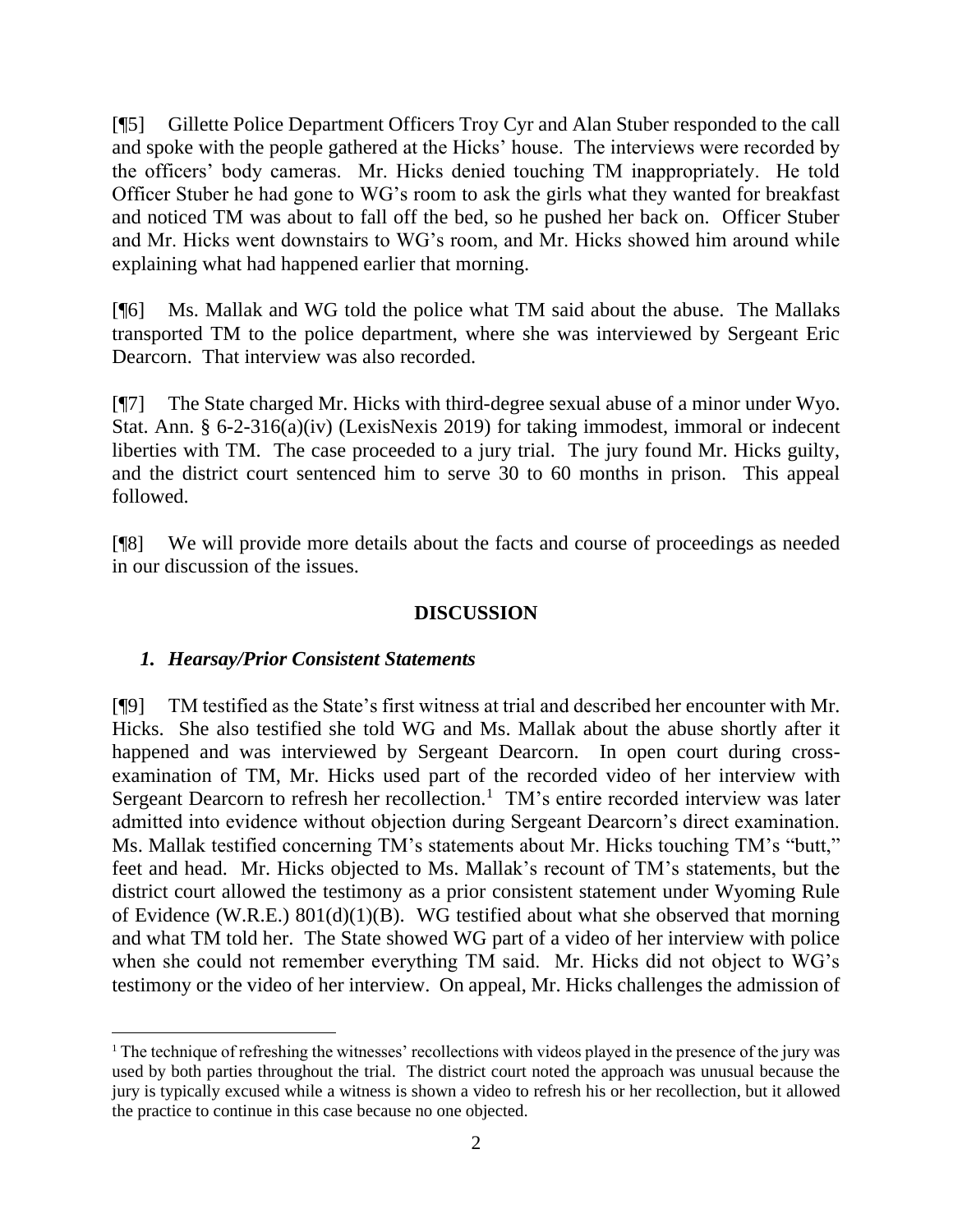TM's recorded interview under W.R.E. 801(d)(1)(B). He also asserts the repetition of TM's claim of abuse by the State's witnesses impermissibly bolstered her testimony.

[¶10] Mr. Hicks did not object at trial to the admission of TM's recorded interview, so we review his claim for plain error. *Griggs v. State,* 2016 WY 16, ¶ 81, 367 P.3d 1108, 1132 (Wyo. 2016).Plain error is established when: (1) the record clearly reflects the claimed error; (2) the party asserting the error demonstrates a clear and obvious violation of a clear and unequivocal rule of law; and (3) the party proves the violation adversely affected his substantial rights resulting in material prejudice. *Brown v. State,* 2019 WY 102, ¶ 13, 450 P.3d 208, 211 (Wyo. 2019); *Hathaway v. State,* 2017 WY 92, ¶ 29, 399 P.3d 625, 634 (Wyo. 2017); *Griggs,* ¶ 81, 367 P.3d at 1132-33.

[¶11] The admission of TM's recorded interview is clearly reflected in the record, satisfying the first element of the plain error test. Although he does not conduct a plain error analysis in his brief, Mr. Hicks asserts the video was improperly admitted as a prior consistent statement because it was recorded "after the motive to fabricate and/or the improper influence arose."

[¶12] W.R.E. 801(c) defines hearsay as "a statement, other than one made by the declarant while testifying at the trial or hearing, offered in evidence to prove the truth of the matter asserted." Under W.R.E. 802, hearsay statements generally are not admissible. However, Rule  $801(d)(1)(B)$  provides that, under certain circumstances, prior consistent statements are not hearsay. The rule states:

> (d) *Statements which are not hearsay.* – A statement is not hearsay if:

> (1) Prior Statement by Witness*. –* The declarant testifies at the trial or hearing and is subject to cross-examination concerning the statement, and the statement is  $\ldots$  (B) consistent with his testimony and is offered to rebut an express or implied charge against him of recent fabrication or improper influence or motive[.]

*Id*.

[¶13] Four requirements must be satisfied for admission of a prior consistent statement under W.R.E.  $801(d)(1)(B)$ : (1) the declarant must testify at trial; (2) the declarant must be subject to cross-examination concerning the prior statement; (3) the prior statement must be consistent with the declarant's trial testimony; and (4) the prior statement must be offered to rebut an express or implied charge against the declarant of recent fabrication or improper influence or motive. *Griggs,* ¶ 98, 367 P.3d at 1136; *Large v. State,* 2008 WY 22, ¶ 37, 177 P.3d 807, 818-19 (Wyo. 2008).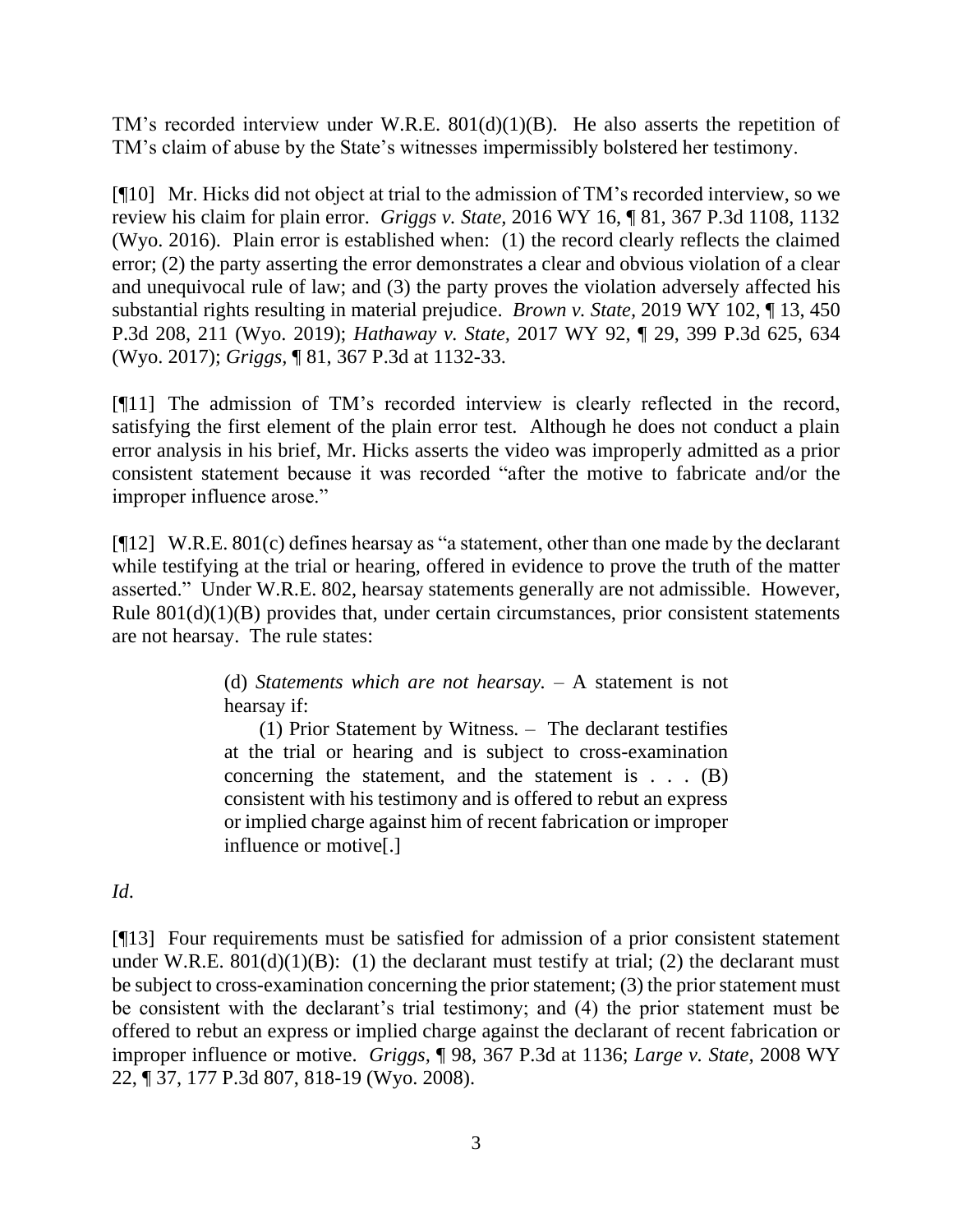[ $[14]$  Mr. Hicks' argument focuses on the fourth element of the Rule 801(d)(1)(B) test. Applying that element, we consider "when the alleged fabrication, improper influence, or motive arose." *Jones v. State,* 2019 WY 45, ¶ 16, 439 P.3d 753, 758 (Wyo. 2019). We agree with Mr. Hicks that TM's motive to fabricate arose before she was interviewed by Sergeant Dearcorn. The defense asserted in opening statement and during crossexamination of TM that, when her family transported her to the police station to be interviewed, they encouraged TM to fabricate or exaggerate Mr. Hicks' actions.

[ $[15]$  Applying Federal Rule of Evidence (F.R.E.) 801(d)(1)(B), the United States Supreme Court has ruled prior consistent statements are not admissible to "rebut an express or implied charge of recent fabrication or improper influence when made *after* the alleged improper motive arose." *Jones,* ¶ 16, 439 P.3d at 758 (citing *Tome v. United States*, 513 U.S. 150, 156, 115 S.Ct. 696, 700, 130 L.Ed.2d 574 (1995) (emphasis in original)).*See also, United States v. Brooks, 736 F.3d 921, 935 (10<sup>th</sup> Cir. 2013) (F.R.E. 801(d)(1)(B)* "allows prior consistent statements to be used to rebut a charge of recent fabrication as long as the motive to lie does not predate the prior statement. This premotive rule applies even when a prior consistent statement is being used . . . to rehabilitate a witness rather than being offered for its truth.") (citations omitted). This Court has, however, held W.R.E.  $801(d)(1)(B)$  does not require prior consistent statements be made before the improper motive arose to be admissible. *Jones,* ¶ 16, 439 P.3d at 758. *See also, Griggs,* ¶ 105, 367 P.3d at 1137 ("Our approach is intentionally different from the federal courts' application of F.R.E.  $801(d)(1)(B)$  which limits admission of consistent statements to those that were made prior to the alleged fabrication or improper influence or motive. Consequently, Wyoming courts allow a broader use of prior consistent statements than the federal courts do.").

[¶16] In Wyoming,

[a] prior consistent statement may be used as substantive evidence if the alleged improper influence arose after the statement was made. However, if the prior consistent statement was made after the improper influence arose, then the statement may only be used for rehabilitative purposes. When a prior consistent statement is admissible only for rehabilitative purposes, a limiting instruction must be given, but only if requested.

*Griggs,* ¶ 104, 367 P.3d at 1137 (quoting *Frenzel v. State,* 849 P.2d 741, 751 (Wyo. 1993)) (other citations omitted). Mr. Hicks did not request an instruction limiting the purpose of the recorded interview to rehabilitating TM. When no request is made to limit the purpose of a post-motive consistent statement, the district court does not err by failing to give such an instruction. *Proffit v. State,* 2008 WY 103, ¶ 31, 191 P.3d 974, 983 (Wyo. 2008) (The defendant did not request an instruction limiting the purpose of a post-motive consistent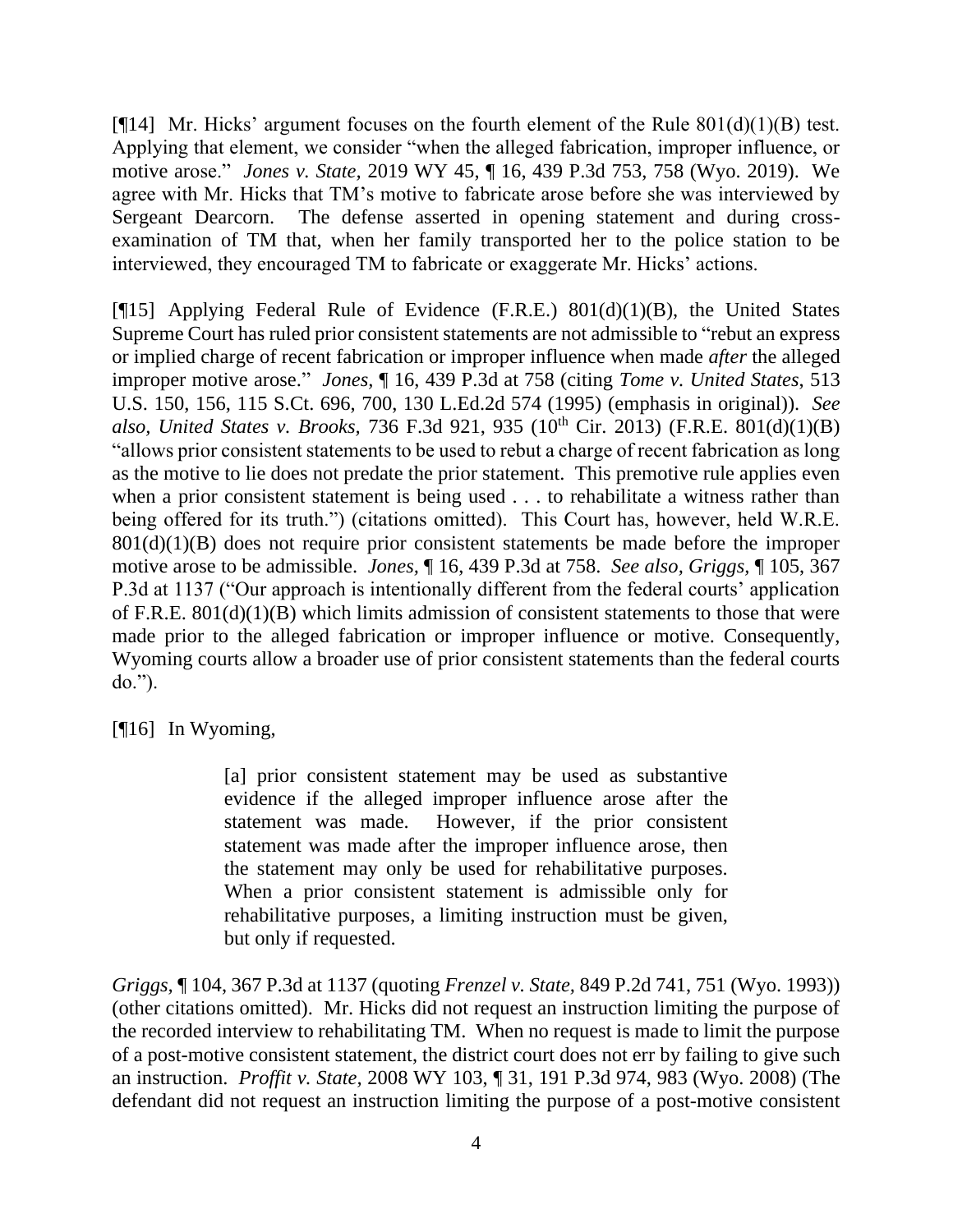statement; therefore, the "district court was not legally obligated to give one, and no error [could] be premised on its failure to do so."); *Dike v. State,* 990 P.2d 1012, 1024 (Wyo. 1999) (the district court's obligation to give a limiting instruction is predicated on a request by the defendant).

[¶17] Given there is no clear and unequivocal rule in Wyoming which prohibited admission of TM's consistent statements, Mr. Hicks has not demonstrated plain error. *See also, Cook v. State,* 7 P.3d 53, 58 (Wyo. 2000) (W.R.E. 801(d)(1)(B) does not prohibit admission of post-motive consistent statements for the purpose of evaluating the credibility of the declarant who testifies at trial. "Without a rule violation, [the appellant] cannot satisfy the second prong of our test for plain error[.]").

[¶18] Mr. Hicks also claims the State improperly used Ms. Mallak's and WG's testimony and WG's and TM's video-taped interviews to bolster TM's testimony by "piling on" prior consistent statements. Mr. Hicks did not specifically object to the evidence as improperly bolstering TM's testimony; thus, our review is for plain error. *See Buszkiewic v. State,*  2018 WY 100, ¶ 33, 424 P.3d 1272, 1282 (Wyo. 2018) ("The objector should lay his finger on the particular point intended to be raised so that the trial court will have notice and an opportunity to cure the alleged error.") (quoting *Sanderson v. State*, 2007 WY 127, ¶ 13, 165 P.3d 83, 88 (Wyo. 2007) (some quotation marks omitted)). *See also, Farrow v. State,* 2019 WY 30, ¶ 22, 437 P.3d 809, 817 (Wyo. 2019) (When the objection made at trial differs from the argument on appeal, the plain error standard of review applies.).

[¶19] The testimony Mr. Hicks challenges is clearly shown in the record, establishing the first element of the plain error test. We turn next to a search for a clear and obvious violation of a clear and unequivocal rule of law. In *Seward v. State,* 2003 WY 116, ¶ 16, 76 P.3d 805, 811-12 (Wyo. 2003), we cautioned trial courts against allowing the State to use Rule  $801(d)(1)(B)$  to pile on consistent statements, bolstering the victim's testimony. The prosecution abuses the rule by having the victim repeat her accusations to others for the purpose of using those statements at trial as prior consistent statements. *Id. See also, Tombroek v. State,* 2009 WY 126, ¶ 14, 217 P.3d 806, 812 (Wyo. 2009) (recognizing that Rule  $801(d)(1)(B)$  is susceptible to abuse). "Such a trial strategy could render the statements irrelevant and unfairly prejudicial, particularly if the consequence of repeating the same testimony several times unduly emphasizes that testimony over all other testimony in the case." *Seward*, ¶ 16, 76 P.3d at 811-12. *See also, Winters v. State,* 2019 WY 76, ¶ 41, 446 P.3d 191, 206 (Wyo. 2019) (acknowledging the danger of the State presenting "numerous witnesses to repeat the victim's allegations, thereby piling on consistent statements" (citations and quotation marks omitted)).

[¶20] In *Wilde v. State,* 2003 WY 93, ¶ 11, 74 P.3d 699, 706 (Wyo. 2003), the victim testified first at trial. The victim's mother, a law enforcement officer, the victim's pediatrician, an emergency room nurse, and a forensic examiner were also called as witnesses. *Id.*, ¶¶ 3, 11, 74 P.3d at 702, 706.They "repeated all, or at least parts of, the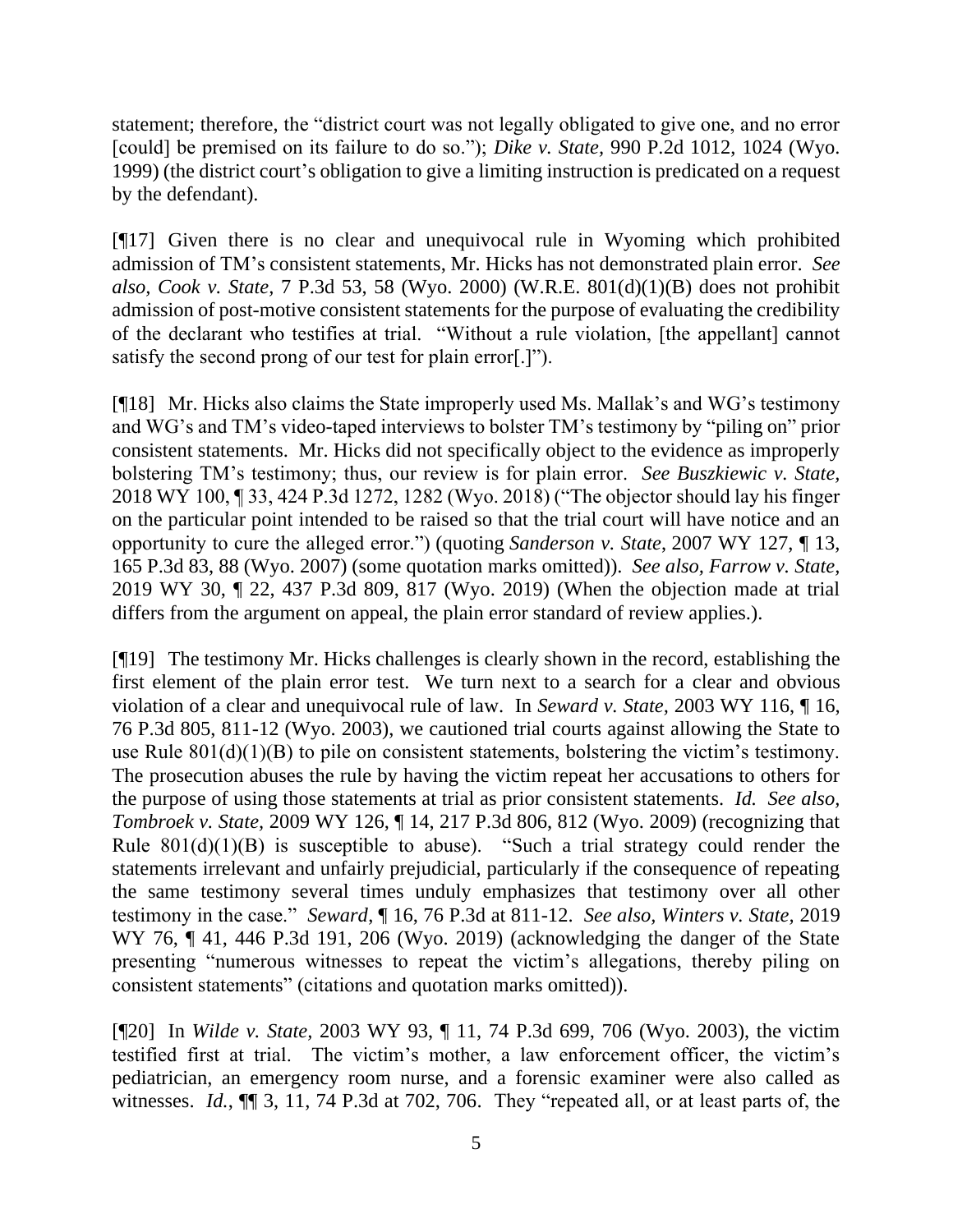allegations made by [the victim]." *Id.*, ¶ 11, 74 P.3d at 706. We concluded the district court erred by allowing the State to pile on repetitive and highly prejudicial prior statements to bolster the victim's testimony. *Id.*, ¶ 14, 74 P.3d at 707-08 (citing 4 Mueller & Kirkpatrick, *Federal Evidence* § 405 (2d. ed. 1994, Supp. 2002)). *See also, Jones,* ¶ 22, 439 P.3d at 759-60.

[¶21] However, the sheer number of times the victim's out-of-court statements are allowed at trial is not dispositive as to whether the district court permitted the prosecution to improperly bolster the victim's testimony. In *Tombroek,* ¶¶ 4, 14-15, 217 P.3d at 808, 811-12, we held the district court did not abuse its discretion by allowing a doctor, the victim's mother, the victim's sister, and the investigating police officer to repeat the victim's statement that the appellant had sexually assaulted her. Distinguishing *Seward*  and *Wilde,* we emphasized the State's purpose in gathering the evidence is an important consideration in determining whether admission of testimony repeating the victim's statement was proper. *Id.,* ¶¶ 14-15, 217 P.3d at 811-12.

> Our concern in *Seward* was not so much the repetitious nature of the testimony, as it was the State using W.R.E.  $801(d)(1)(B)$ as a tool for impermissible trial tactics by having a victim repeat accusations to authority figures for the direct purpose of using those statements later at trial as prior consistent statements. . . . We did . . . acknowledge that W.R.E.  $801(d)(1)(B)$  is susceptible to abuse and we take this opportunity to repeat that concern. In fact, we even cautioned district courts regarding admitting this type of testimony without first considering why the interviews occurred and the probative value of admitting such evidence. However, the concerns that we discussed in *Seward* do not exist here. The victim made her statements to the witnesses in a manner that would be expected from a victim in the early stages of a typical sexual assault investigation, rather than in a manner resembling trial preparation tactics, as was our concern in *Seward.* Accordingly, the prior consistent statements were properly admitted. . . .

> A reading of th[e] entire opinion [in *Wilde v. State,* ¶¶ 11–14, 74 P.3d at 706–08] reveals . . . that the focus of our concern was, as in *Seward,* the vouching nature of the questioned testimony, and its resultant prejudice.

*Id.* (citations omitted). *See also, Winters,* ¶ 42, 446 P.3d at 206-07 (the district court's admission of the victim's out-of-court statements to a forensic interviewer and a police officer was proper because the statements were made in a manner expected in the early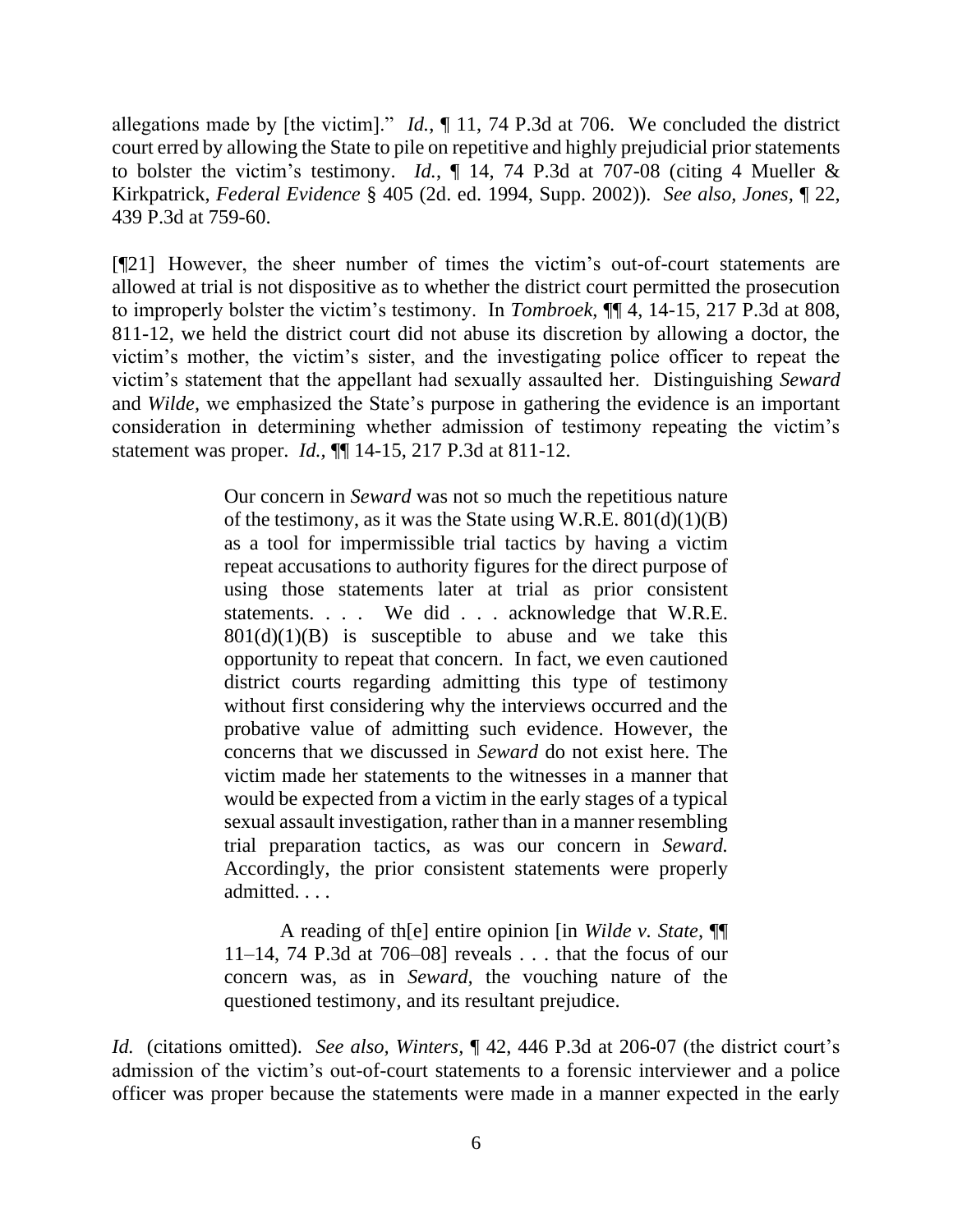stages of a sexual abuse investigation); *Schreibvogel v. State,* 2010 WY 45, ¶¶ 27-30, 228 P.3d 874, 884-85 (Wyo. 2010) (appellant did not establish the district court committed plain error by allowing three witnesses to recount statements made by the victim).

[¶22] There is no indication in this case the State elicited TM's out-of-court statements as part of its trial strategy. Like in *Tombroek* and *Winters,* TM made her statements to the witnesses in a manner that would be expected from a victim initially reporting an incident of sexual abuse, rather than as an impermissible trial preparation tactic. She told her mother and WG what happened immediately after it occurred.<sup>2</sup> Sergeant Dearcorn interviewed TM shortly after the incident as part of a typical sexual abuse investigation. *See Jones,* ¶ 22, 439 P.3d at 760 (the victims made statements to the forensic interviewers "'shortly after the initial report in a manner that would be expected in the early stages of a typical investigation'" (quoting *Griggs,* ¶ 112, 367 P.3d at 1139)). Consequently, the district court did not violate a clear and unequivocal rule of law in a clear and obvious way by allowing Ms. Mallak and WG to testify about what TM related to them immediately after the incident or by allowing the jury to view the videos of TM's and WG's interviews with police.

# *2. Muted Video of Walk-Through of WG's Bedroom*

[¶23] The video of Mr. Hicks' May 13, 2018, interview was admitted at trial, without objection, during the State's direct examination of Officer Stuber. The video included a walk-through of WG's bedroom with Mr. Hicks explaining his version of the events earlier that morning. When the video was played at trial, it included the audio.

[¶24] During deliberations, the jury asked to re-watch the video of Mr. Hicks' interview. The district court directed the jury to describe the specific part of the video it wanted to see and the purpose of its request. The jury stated: "In regards to the Hunter Hicks interview State Exhibit 1, we would like to see the walk-through of the basement re-creating the incident with Officer Stuber walking in and through the bedroom of [WG] to see the lighting and layout of the bedroom."

[¶25] The district court acknowledged the video was testimonial evidence; however, the jury had narrowed its request to viewing the lighting and layout of the bedroom. The court decided the jury could review the relevant part of the video with the sound turned off, so "it's not really even a testimonial exhibit anymore, it's like having a photograph in the jury room." Mr. Hicks objected because the lighting was different in the video than at the time of the incident. He also claimed the State did not lay a foundation for using the video to

<sup>2</sup> The circumstances of TM's revelations to Ms. Mallak and WG also raise the possibility that their testimony was admissible under certain exceptions to the hearsay rule, including: a present sense impression under W.R.E. 803(1) ("A statement describing or explaining an event or condition made while the declarant was perceiving the event or condition, or immediately thereafter."); or an excited utterance under W.R.E. 803(2) ("A statement relating to a startling event or condition made while the declarant was under the stress of excitement caused by the event or condition.").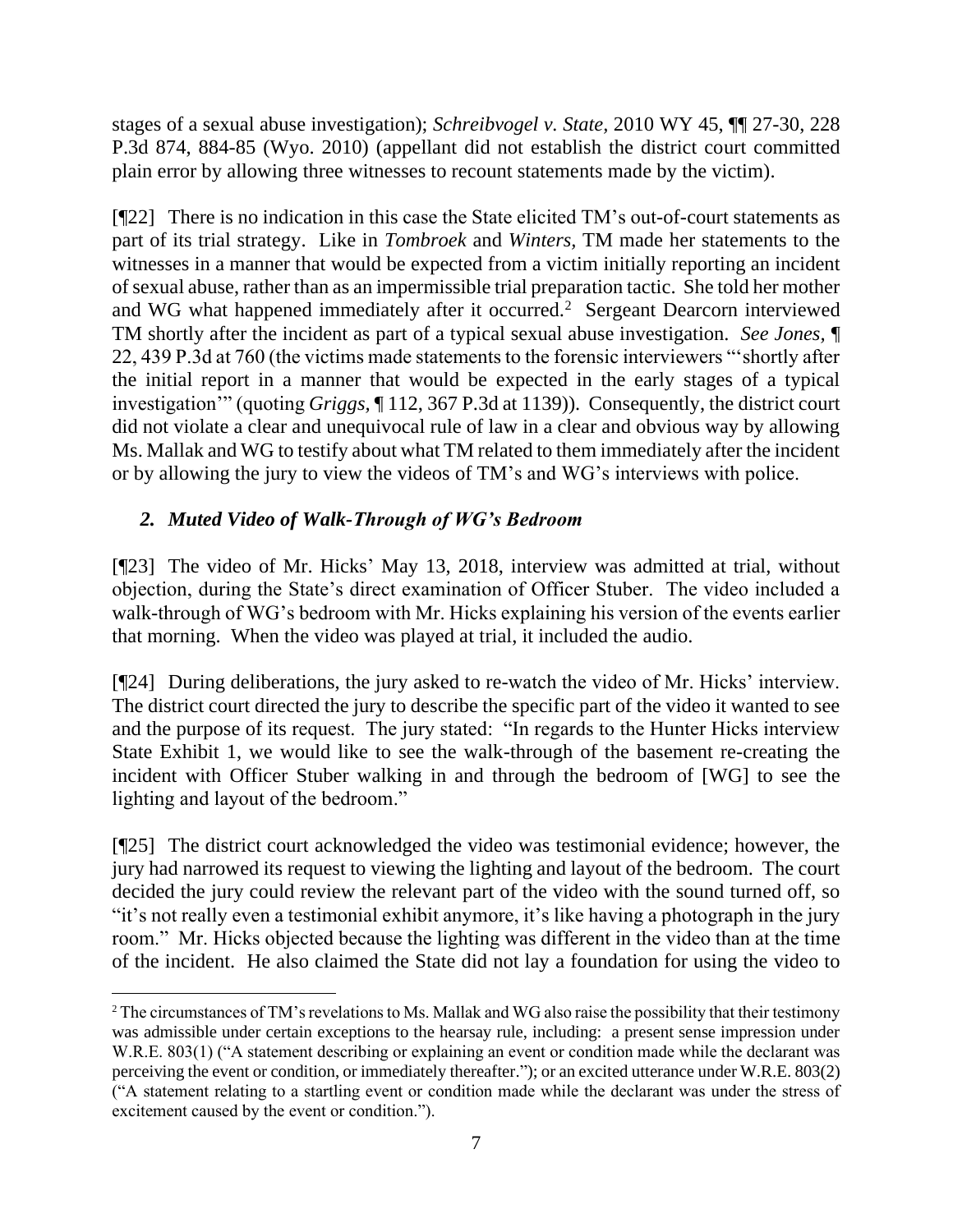show the lighting in the room. The State pointed out it was daylight at the time the video was recorded, so there was light coming in through the window. The district court stated the jury "necessarily understands that the lighting is not exactly as it was at the time of the incident; for one, it was filmed during daylight hours, and I think there's some daylight going through [the window]." The court further explained, "it would be incumbent upon counsel to have pointed out [the difference in the lighting conditions] to the jury when the trial was being conducted[.]"

[¶26] We addressed what materials the jury should be allowed to view during deliberations in *Chambers v. State,* 726 P.2d 1269, 1275-77 (Wyo. 1986), *receded from on other grounds by Lancaster v. State,* 2002 WY 45, ¶ 16, 43 P.3d 80, 88 (Wyo. 2002), *overruled on other grounds by Jones,* ¶ 25, 439 P.3d at 762. When trial exhibits are nontestimonial, the district court has broad discretion in deciding whether to submit them to the jury during deliberations. *Chambers,* 726 P.2d at 1275; *Munoz v. State,* 849 P.2d 1299, 1301 (Wyo. 1993). Absent an abuse of discretion, we will not disturb the district court's decision. *Munoz,* 849 P.2d at 1301.

[¶27] Testimonial materials, on the other hand, may not be sent to the jury for unsupervised review. *Id.* "The rule was designed to prevent juries from 'unduly emphasizing [the submitted testimony] over all of the other testimony in the case.'" *Id.* (quoting *Schmunk v. State*, 714 P.2d 724, 733 (Wyo. 1986)). *See also, Taylor v. State,* 727 P.2d 274, 276 (Wyo. 1986) (applying the principles set out in *Chambers*); *Warner v. State*, 897 P.2d 472, 475 (Wyo. 1995) ("The general rule is that testimonial video or audio tape recordings should be permitted in the jury room only in rare circumstances because they may function as a 'speaking witness' whose testimony may be unduly emphasized. Even when permitted, a trial court may allow the playing of only relevant portions of the tape under controlled procedures.") (citing *Munoz,* 849 P.2d at 1301).

[¶28] Wyo. Stat. Ann. § 1-11-209 (LexisNexis 2019) permits the district court to refresh the jury's recollection of trial testimony under certain circumstances.

> After the jurors have retired for deliberation, if there is a disagreement between them as to any part of the testimony, or if they desire to be informed as to any part of the law arising in the case, they may request the officer to conduct them to the court where information upon the matter of law shall be given. The court may give its recollection as to the testimony on the points in dispute, in the presence of or after notice to the parties or their counsel.

[¶29] With regard to a testimonial videotape, § 1-11-209 requires the court to ascertain exactly why the jury wants to view the videotape, decide whether the tape will give the jury key facts without unduly emphasizing a witness's testimony, and only show the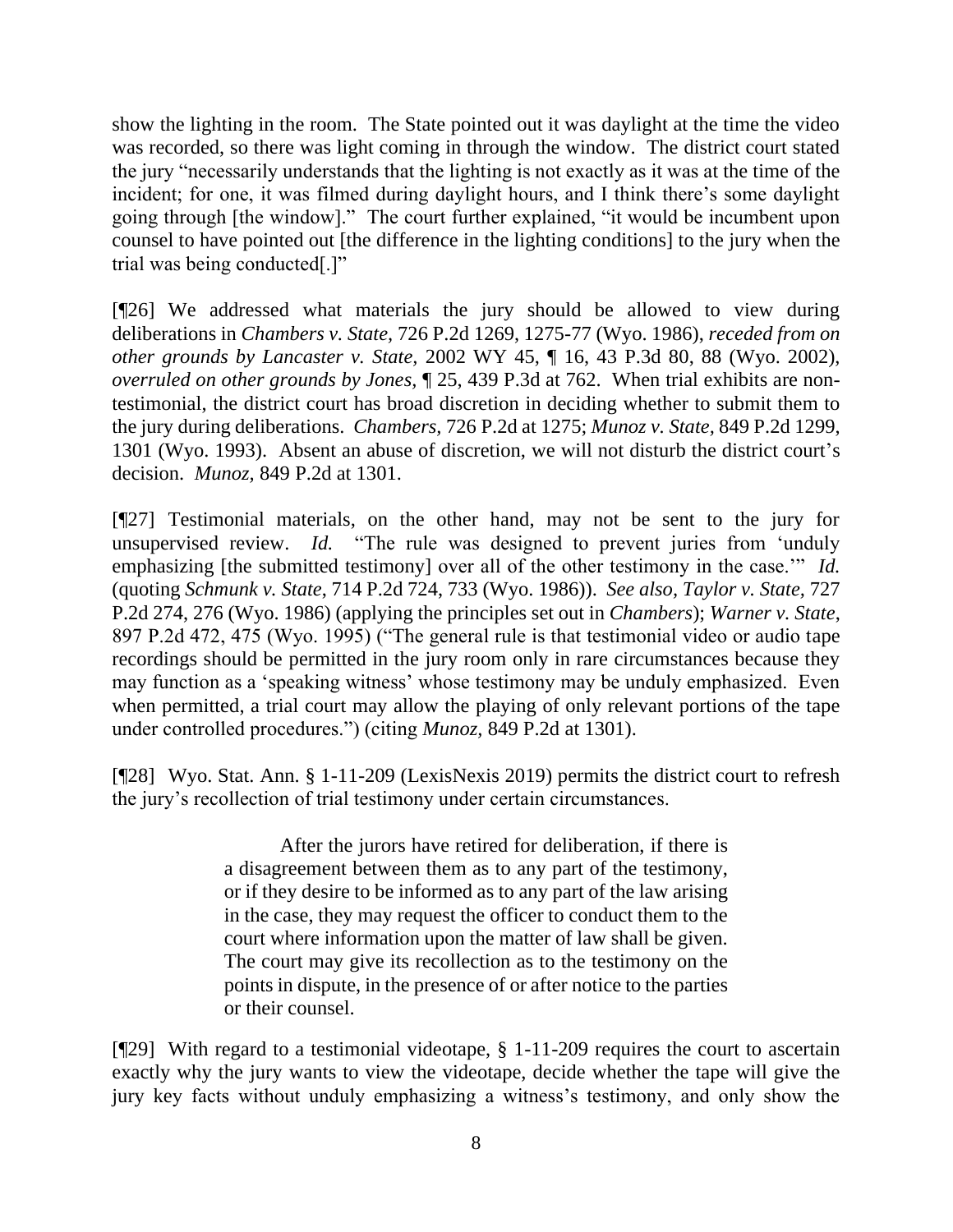relevant portions under carefully controlled procedures. *Chambers,* 726 P.2d at 1276-77; *Taylor,* 727 P.2d at 276.

[¶30] The videotape of Mr. Hicks' interview, as originally shown to the jury at trial, was clearly testimonial. The district court followed the procedure outlined in *Chambers* and its progeny when it directed the jury to provide more information about the specific parts of the video it wanted to review and the purpose for which it wanted to see those parts. After reviewing the jury's clarification, the district court decided to "remove" the testimonial aspect of the video because the information the jury sought was not Mr. Hicks' testimony, but the lighting and layout of the room. Mr. Hicks claims the district court abused its discretion by allowing the jury to view the muted video for the same reasons he objected below – the video did not accurately depict the lighting conditions at the time of the abuse and the State did not lay foundation for admission of the video for the purpose of showing the amount of light in the room.

[¶31] "When evidence which is admissible as to one (1) party or for one (1) purpose but not admissible as to another party or for another purpose is admitted, the court, upon request, shall restrict the evidence to its proper scope and instruct the jury accordingly." W.R.E. 105. Even if a limiting instruction is warranted, the district court is not obligated to give one, if it is not requested. *Chapman v. State,* 2001 WY 25, ¶ 22, 18 P.3d 1164, 1174 (Wyo. 2001) ("'If . . . the defendant does not present an appropriate request, the trial court is not required to give the limiting instruction.'" (quoting *Rigler v. State,* 941 P.2d 734, 738 (Wyo. 1997)). Evidence admitted without a limiting instruction "'may be considered for any legal purpose for which it is admissible, although the evidence, when introduced, was intended for a particular purpose.'" *Grabill v. State,* 621 P.2d 802, 811 (Wyo. 1980) (quoting *Westland Nursing Home, Inc. v. Benson*, 517 P.2d 862, 866 (Colo. Ct. App. 1974)). *See also, Tombroek,* ¶ 13, 217 P.3d at 811 ("Because there was no request for a limiting instruction, we must assume that the jury used the evidence for whatever purpose it chose[.]"); *Connolly v. State,* 610 P.2d 1008, 1011 (Wyo. 1980) ("To charge the trial court with the duty of protecting defendant's right to receive a limiting instruction, thereby relieving the attorney of that obligation, would be an exercise in role-switching which we are not ready to condone, and which would, in any case, be contrary to the procedural responsibilities contemplated by [W.R.E.] 105[.]").

[¶32] Mr. Hicks did not object when the video of Mr. Hicks' interview with Officer Stuber was admitted into evidence, and he did not request a limiting instruction informing the jury it should not be considered for the purpose of discerning the lighting in the bedroom. Consequently, the district court admitted the entire video, including the walk-through of WG's bedroom, without restriction. Given that ruling, the jury could consider the evidence for any purpose it wanted.

[¶33] Mr. Hicks also claims that, by removing the sound, the district court impermissibly altered the video, making it into an entirely new exhibit which was not admitted into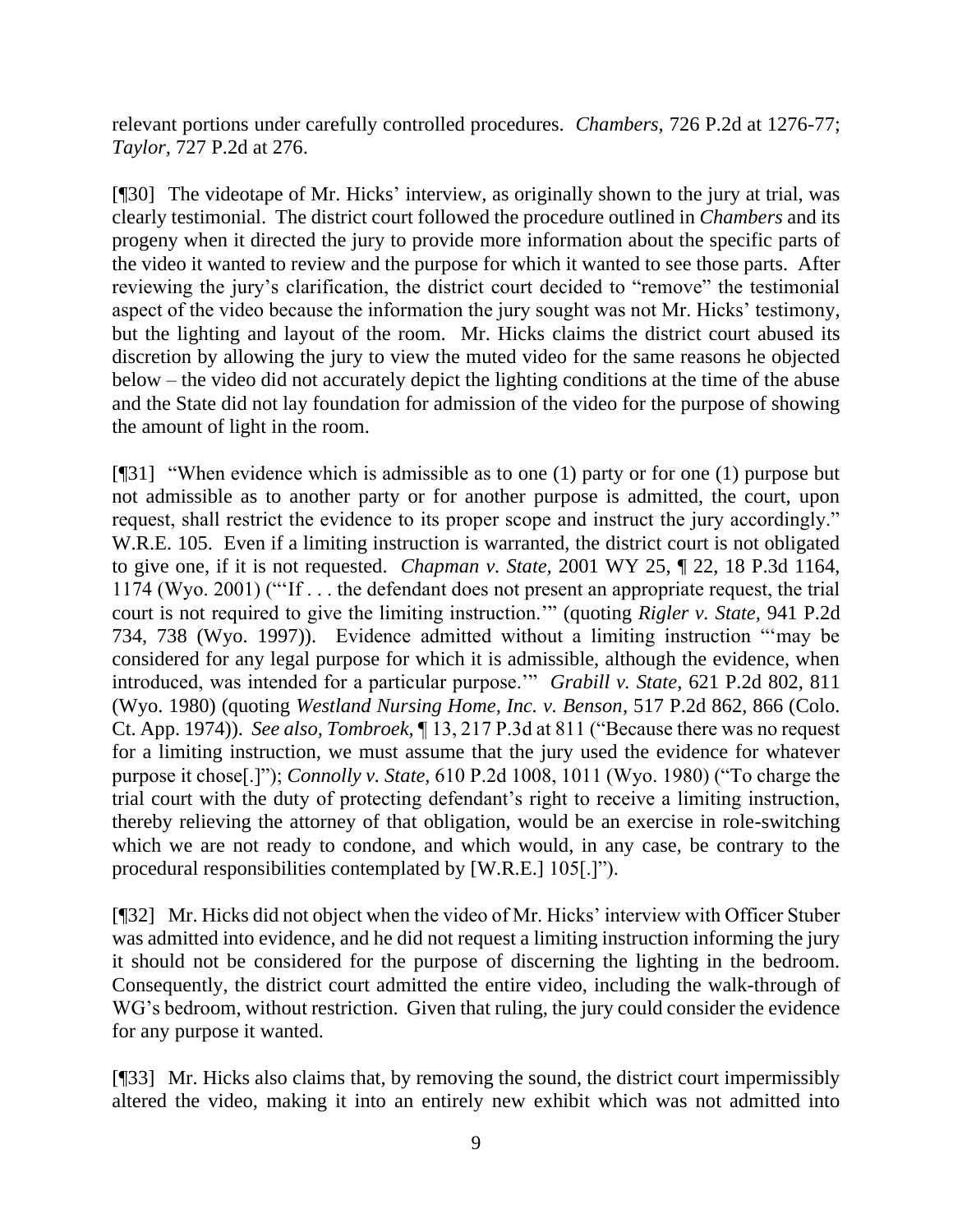evidence. He cites no authority regarding the alteration of exhibits. Instead, he likens his case to *Worcester v. State,* 2001 WY 82, 30 P.3d 47 (Wyo. 2001). Mr. Worcester was charged with reckless operation of a watercraft after he was involved in a collision. *Id.,* ¶ 4, 30 P.3d at 49. During his trial in justice of the peace court, "the witnesses used two small personal watercraft models for demonstrative purposes in front of the jury." *Id.*,  $\P$ 5-6, 30 P.3d at 49-50. The exhibits were not received into evidence at trial, but the court permitted the models to go to the jury room during deliberations. *Id.,* ¶ 6, 30 P.3d at 50. On plain error review, we determined the court violated a clear and unequivocal rule of law by allowing items not admitted into evidence at trial into the jury room. *Id.,* ¶ 10, 30 P.3d at 51. However, Mr. Worcester was not materially prejudiced by the error. *Id.,* ¶ 12, 30 P.3d at 51-52.

[¶34] *Worcester* is not comparable to the case at bar for two reasons. First, the district court did not allow the jury unlimited access to State's Exhibit 1; it permitted the jury to view a specific portion of the video in a carefully controlled environment. More importantly, unlike the models in *Worcester,* State's Exhibit 1 was admitted into evidence.

[¶35] Under § 1-11-209, *Taylor,* 727 P.2d at 276, and *Chambers,* 726 P.2d at 1276-77, the district court was required to ascertain exactly why the jury wanted to view the videotape and only show the relevant portions under carefully controlled procedures.The statute and our precedent, therefore, anticipate some modification of the original form of the testimony. We do not suggest that any alteration of evidence is permissible; however, Mr. Hicks has not demonstrated the district court abused its discretion in this case by playing the clip of State's Exhibit 1 without the sound. *See Proffit,* ¶ 5, 191 P.3d at 966 ("The burden is on the appellant to establish an abuse of discretion.").

[¶36] Furthermore, Mr. Hicks was not prejudiced by the district court allowing the jury to consider the lighting in the room. An error is prejudicial if there is a reasonable probability the verdict would have been more favorable to the appellant had the error not occurred. *Swett,* ¶ 12, 431 P.3d at 1140 (citing *Bustos v. State,* 2008 WY 37, ¶ 9, 180 P.3d 904, 907 (Wyo. 2008) and *Burton v. State,* 2002 WY 71, ¶ 12, 46 P.3d 309, 313 (Wyo. 2002)).

[¶37] Mr. Hicks claims the difference between the lighting conditions at the time of the abuse and the walkthrough was important because the jury may have been trying to determine if TM was telling the truth when she testified she saw a reflection in the television and/or whether it was so dark Mr. Hicks could not see what part of TM's body he was touching. Initially, we are not convinced the jury necessarily sought to review the lighting conditions in the room at the time of the incident (i.e. how light or dark it was in the room at that point in time). The jury note referred to "lighting," which could simply be the location of the lights mentioned in testimony. A standard definition of lighting is "the arrangement of lights" in a room or house. https://dictionary.cambridge.org/us/dictionary/ english/lighting.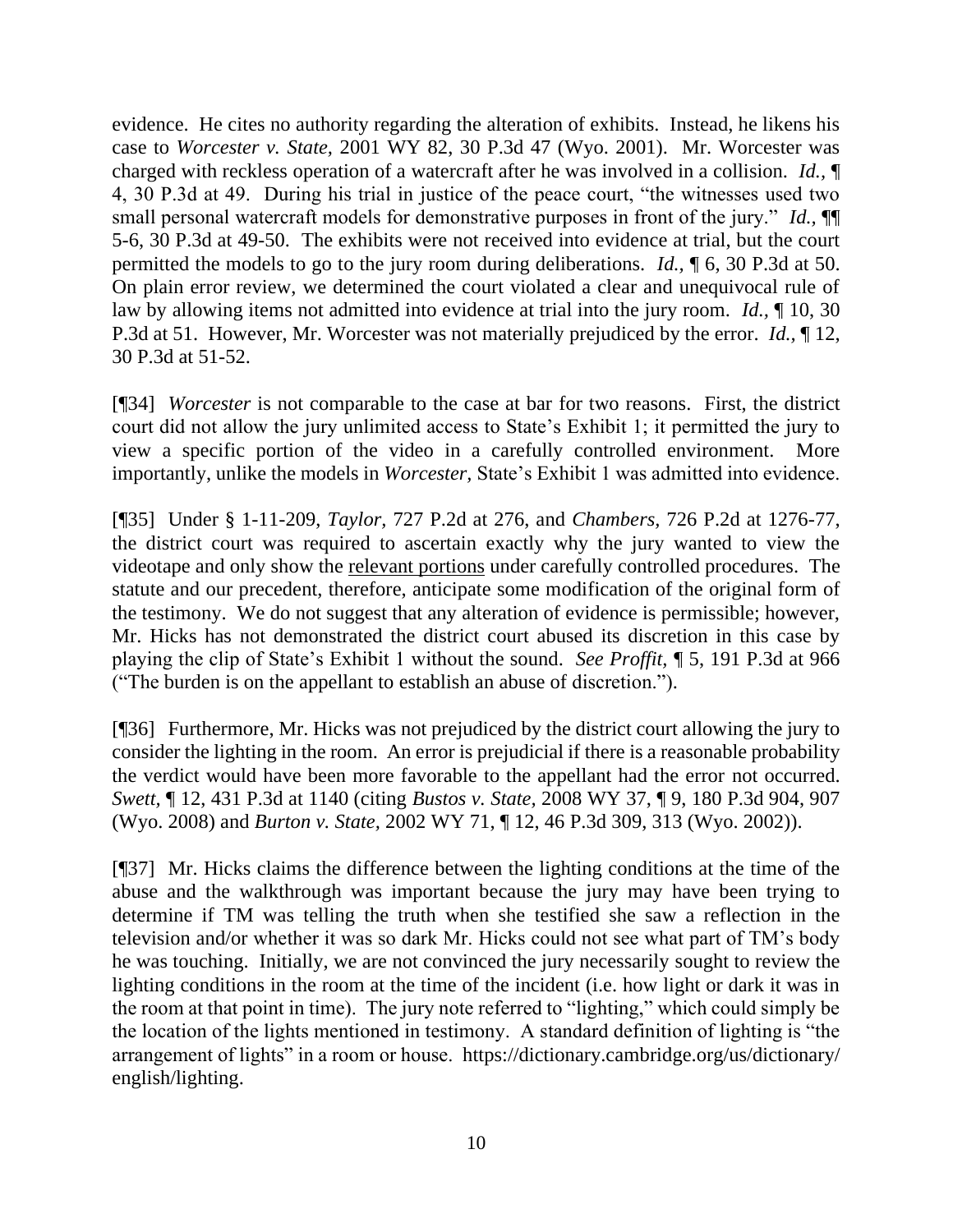[¶38] Mr. Hicks' claim that the lighting conditions could have been important to the jury in determining if TM was telling the truth about seeing his reflection in the television is dubious because the television was not visible in the video. Moreover, there was no dispute as to Mr. Hicks' identity. He admitted he was in the room and that he touched TM. He only disputed the nature of the touch.

[¶39] Mr. Hicks' own testimony dispels any question about whether he could see what part of TM he was touching:

> [Defense Counsel] . . . And so when you go into [WG's] room, describe how you get there.

> [Mr. Hicks] I walk down the stairs, of course. Turn on the light, walk down the stairs, I turn on the light in the living room. Walk – you come down the stairs and then you take a right and you go around and then go straight back, and her bedroom is on the right-hand side.

> The door was open when I got down there. I walked in, I said, "Hey, girls." I didn't get any response.

> > Q. And then what was the lighting like in the room?

A. The bathroom light's on and the living room light behind me is on. So I mean you can see pretty clearly in the room.

Mr. Hicks has not demonstrated there is a reasonable probability the verdict would have been more favorable to him if the district court had refused the jury's request to view the video.

## **3.** *Cumulative Error*

[¶40] Mr. Hicks claims that even if any single error is insufficient to warrant reversal of his conviction, the cumulative effect of the errors deprived him of a fair trial. "'The purpose of evaluating for cumulative error is to address whether the cumulative effect of two or more individually harmless errors has the potential to prejudice the defendant to the same extent as a single reversible error.'" *Buszkiewic,* ¶ 43, 424 P.3d at 1284 (quoting *Sweet v. State,* 2010 WY 87, ¶ 40, 234 P.3d 1193, 1207 (Wyo. 2010) (other citation and quotation marks omitted)). When performing a cumulative error analysis, "we consider only matters that were determined to be errors, and not any matter assigned as error but determined not to be erroneous." *Sweet,* ¶ 40, 234 P.3d at 1207*. See also, In re KMO,* 2012